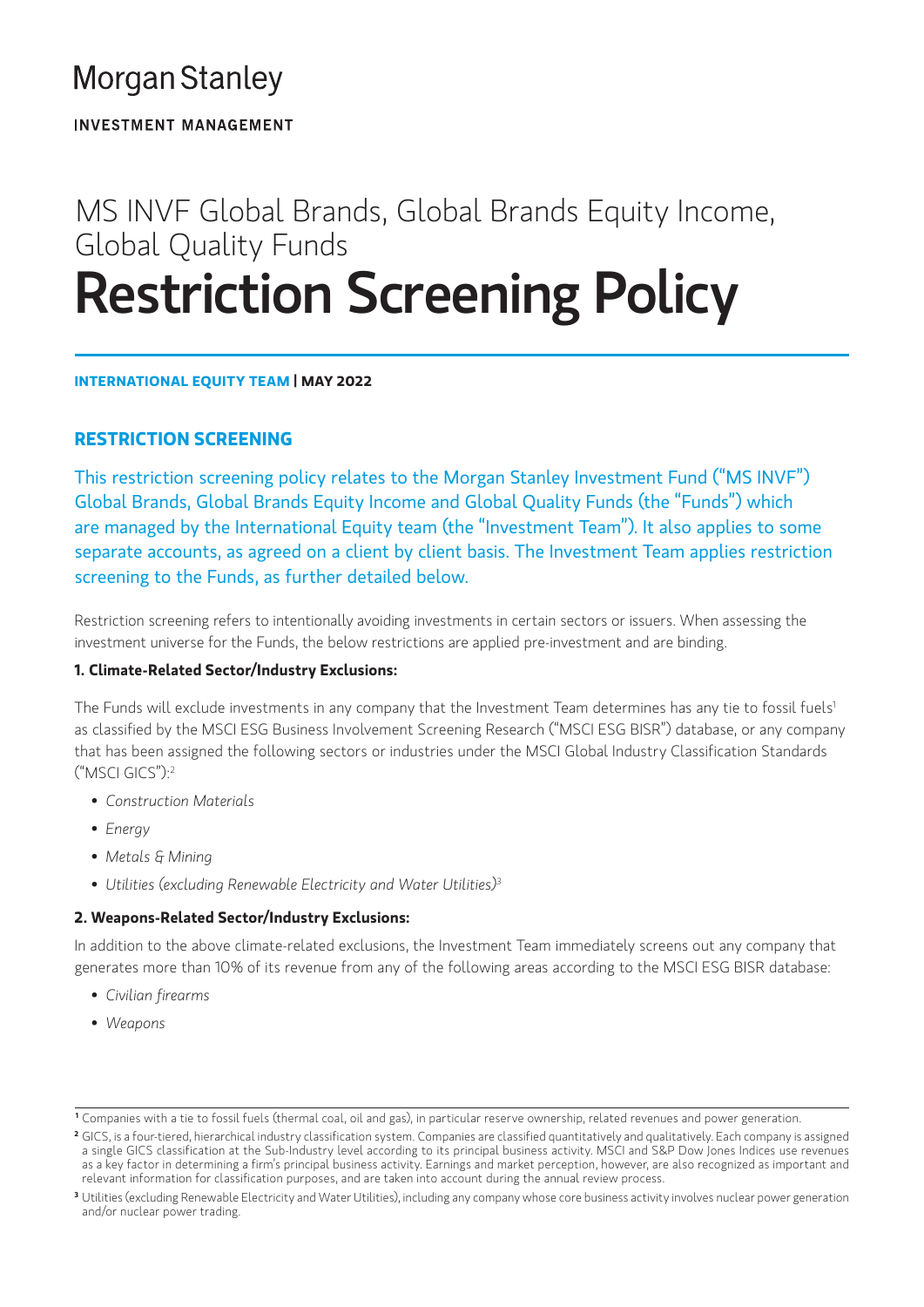#### **3. Controversial Weapons Exclusions:**

The Funds will not invest in any company which, according to the Investment Team's methodology, is involved in controversial weapons, including in particular any company excluded from the MSCI World ex Controversial Weapons Index due to its involvement with controversial weapons, as defined by that Index<sup>4</sup>. In addition, the Investment Team prohibits investment in companies that are 50% or more owned by a company with depleted uranium weapons involvement and companies that own 20% to 49.9% of a company with depleted uranium weapons involvement.

## **Restriction Policy Compliance**

This restriction screening policy applies to the investments held directly in the Funds. Investments that are held by the Funds but become restricted after they are acquired for the Funds, will be sold. Such sales will take place over a time period to be determined by the Investment Team, taking into account the best interests of the shareholders of the Funds. The Investment Team reviews this policy periodically and any changes will be reflected in this document. In addition to ongoing monitoring by the portfolio managers, Morgan Stanley Investment Management's Portfolio Surveillance team codes the restricted criteria into the firm's surveillance system, and uses an automated process to monitor adherence to investment guidelines, including pre- and post-trade guideline monitoring and exception-based screening, and informs the Investment Team of possible guideline violations for this policy.

# **Compliance with Minimum Standards and Safeguards**

Given our focus on high quality companies with high quality management, the Investment Team expects the issuers it invests in to comply with minimum standards and safeguards around human rights, labour rights, environment, business ethics and corruption as defined by international norms. The Investment Team monitors business practices on an ongoing basis, through data on ESG controversies and standards screening that the Investment Team sources from thirdparty providers, including UN Global Compact violations, as well as its own engagement with company management and research.

The Investment Team reviews securities of issuers where it believes a significant breach of the above standards and principles has occurred and typically excludes such issuers where, after conducting its research and/or engagement, the Investment Team believes the breach is material to the sustainability of returns on operating capital, poses significant financial and /or reputational risk and the issuer has not committed to appropriate remedial action. Such exclusions are determined by the Investment Team rather than solely by third-party data. The analysis may be supported by third-party ESG controversies analysis and business involvement metrics.

### **Promotional Environmental Characteristic and ESG Screening**

The Investment Team considers that the Funds promote environmental characteristics through the application of a binding climate-related restriction screening process (as outlined above) as well as through the investment decisionmaking process. A resulting feature of the Funds is that they are significantly more carbon light than the broader market5 . Further, as an essential and integrated part of the investment process, the Investment Team assesses relevant factors material to long-term sustainably high returns on operating capital including ESG factors, and seeks to engage with company management as part of this process, including on decarbonisation.

### **DATA SOURCES**

In undertaking the above restrictions screening, the Investment Team supplements its own analysis with data from third parties such as MSCI. The Investment Team will bear the costs in relation to the use of third-party data.

**<sup>4</sup>** To apply this screen, the Investment Team prohibits investment in any company that is defined by the MSCI ESG BISR database to have any tie to controversial weapons in addition to any company that has been excluded from the MSCI World ex Controversial Weapons Index due to its involvement with controversial weapons, as defined by that index. The Index has been developed for use by investors who wish to avoid investments in cluster bombs, landmines, depleted uranium, chemical and biological weapons, blinding laser weapons, non-detectable fragments and incendiary weapons (white phosphorus).

**<sup>5</sup>** Source: Trucost. Trucost defines a company's carbon intensity as its carbon emissions (Scope 1 and 2) per \$1 million invested or per \$1 million of company sales. Portfolio-level carbon intensity is the weighted average of the companies held in the portfolio.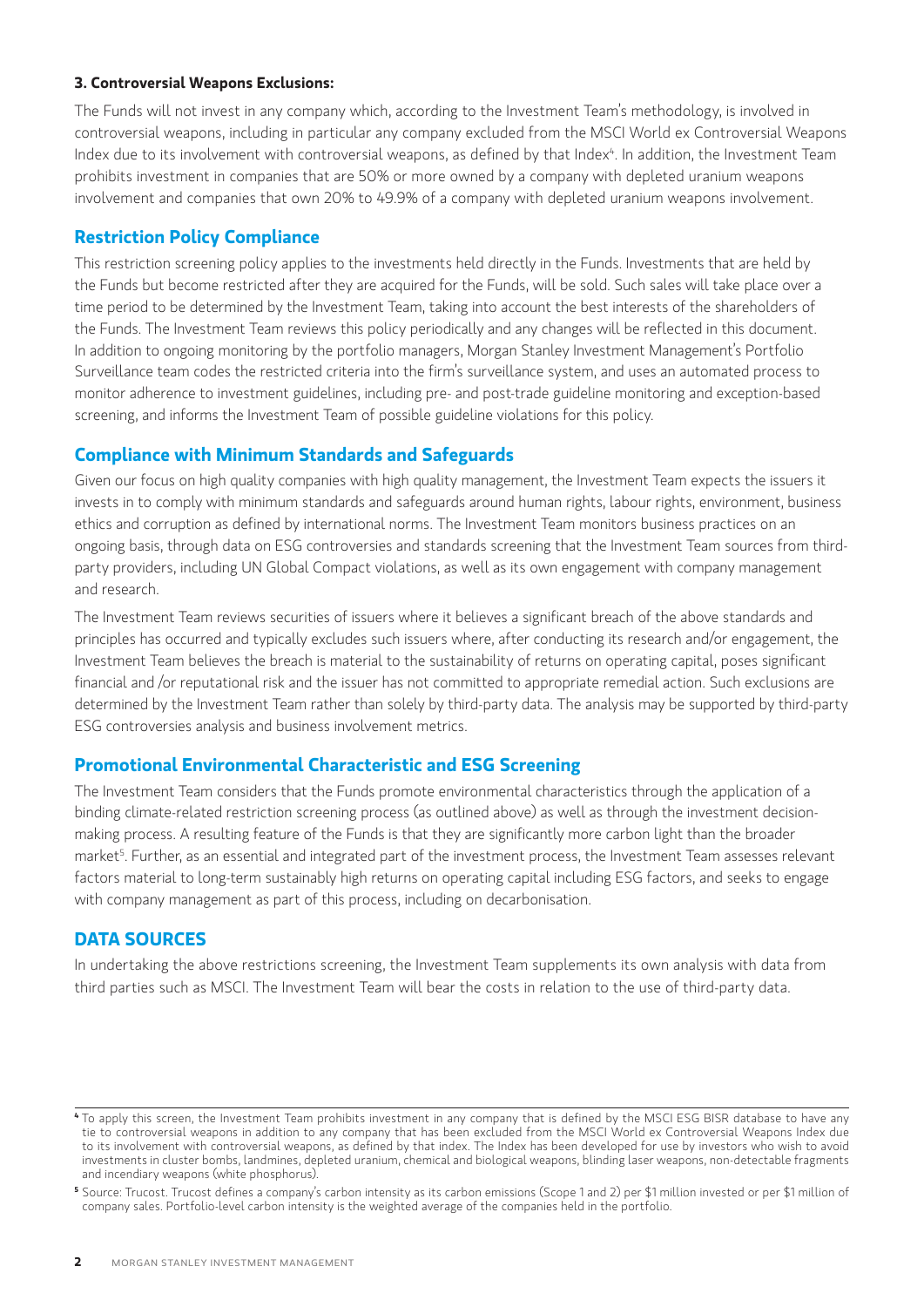#### **APPENDIX**

#### Sector and Industry Definitions

The following table defines those exclusions covered by the Funds' restriction screening policy.

| <b>Type</b> | <b>Exclusion</b>          | Sub-Industry/<br><b>Factor Name</b>      | <b>Definition</b>                                                                                                                                                                                                                                                                                                                                                                                                                                                                                            |
|-------------|---------------------------|------------------------------------------|--------------------------------------------------------------------------------------------------------------------------------------------------------------------------------------------------------------------------------------------------------------------------------------------------------------------------------------------------------------------------------------------------------------------------------------------------------------------------------------------------------------|
| <b>GICS</b> | Construction<br>Materials | Construction<br>Materials                | Manufacturers of construction materials including sand, clay, gypsum, lime,<br>aggregates, cement, concrete and bricks. Other finished or semi-finished building<br>materials are classified in the Building Products Sub-Industry.                                                                                                                                                                                                                                                                          |
| <b>GICS</b> | Energy                    | Coal & Consumable<br>Fuels               | Companies primarily involved in the production and mining of coal, related products<br>and other consumable fuels related to the generation of energy. Excludes companies<br>primarily producing gases classified in the Industrial Gases Sub-Industry and<br>companies primarily mining for metallurgical (coking) coal used for steel production.                                                                                                                                                          |
| <b>GICS</b> | Energy                    | Integrated Oil & Gas                     | Integrated oil companies engaged in the exploration & production of oil and gas,<br>as well as at least one other significant activity in either refining, marketing and<br>transportation, or chemicals.                                                                                                                                                                                                                                                                                                    |
| <b>GICS</b> | Energy                    | Oil & Gas Drilling                       | Drilling contractors or owners of drilling rigs that contract their services for<br>drilling wells.                                                                                                                                                                                                                                                                                                                                                                                                          |
| <b>GICS</b> | Energy                    | Oil & Gas<br>Equipment & Service         | Manufacturers of equipment, including drilling rigs and equipment, and providers<br>of supplies and services to companies involved in the drilling, evaluation and<br>completion of oil and gas wells.                                                                                                                                                                                                                                                                                                       |
| <b>GICS</b> | Energy                    | Oil & Gas<br>Exploration &<br>Production | Companies engaged in the exploration and production of oil and gas not classified<br>elsewhere.                                                                                                                                                                                                                                                                                                                                                                                                              |
| <b>GICS</b> | Energy                    | Oil & Gas Refining<br>& Marketing        | Companies engaged in the refining and marketing of oil, gas and/or refined products<br>not classified in the Integrated Oil & Gas or Independent Power Producers & Energy<br>Traders SubIndustries.                                                                                                                                                                                                                                                                                                          |
| <b>GICS</b> | Energy                    | Oil & Gas Storage &<br>Transportation    | Companies engaged in the storage and/or transportation of oil, gas and/or refined<br>products. Includes diversified midstream natural gas companies, oil and refined<br>product pipelines, coal slurry pipelines and oil & gas shipping companies.                                                                                                                                                                                                                                                           |
| <b>GICS</b> | Metals &<br>Mining        | Aluminium                                | Producers of aluminium and related products, including companies that mine or<br>process bauxite and companies that recycle aluminium to produce finished or semi-<br>finished products. Excludes companies that primarily produce aluminium building<br>materials classified in the Building Products Sub-Industry.                                                                                                                                                                                         |
| <b>GICS</b> | Metals &<br>Mining        | Copper                                   | Companies involved primarily in copper ore mining.                                                                                                                                                                                                                                                                                                                                                                                                                                                           |
| <b>GICS</b> | Metals &<br>Mining        | Diversified<br>Metals & Mining           | Companies engaged in the diversified production or extraction of metals and<br>minerals not classified elsewhere. Including, but not limited to, nonferrous metal<br>mining (except bauxite), salt and borate mining, phosphate rock mining, and<br>diversified mining operations. Excludes iron ore mining, classified in the Steel<br>SubIndustry, bauxite mining, classified in the Aluminium Sub-Industry, and coal<br>mining, classified in either the Steel or Coal & Consumable Fuels Sub-Industries. |
| <b>GICS</b> | Metals &<br>Mining        | Gold                                     | Producers of gold and related products, including companies that mine or process<br>gold and the South African finance houses which primarily invest in, but do not<br>operate, gold mines.                                                                                                                                                                                                                                                                                                                  |
| <b>GICS</b> | Metals &<br>Mining        | Precious Metals<br>& Minerals            | Companies mining precious metals and minerals not classified in the Gold Sub-<br>Industry. Includes companies primarily mining platinum.                                                                                                                                                                                                                                                                                                                                                                     |
| <b>GICS</b> | Metals &<br>Mining        | Silver                                   | Companies primarily mining silver. Excludes companies classified in the Gold or<br>Precious Metals & Minerals SubIndustries.                                                                                                                                                                                                                                                                                                                                                                                 |
| <b>GICS</b> | Metals &<br>Mining        | Steel                                    | Producers of iron and steel and related products, including metallurgical (coking)<br>coal mining used for steel production.                                                                                                                                                                                                                                                                                                                                                                                 |
| <b>GIC</b>  | Utilities                 | <b>Electric Utilities</b>                | Companies that produce or distribute electricity. Includes both nuclear and non-<br>nuclear facilities.                                                                                                                                                                                                                                                                                                                                                                                                      |